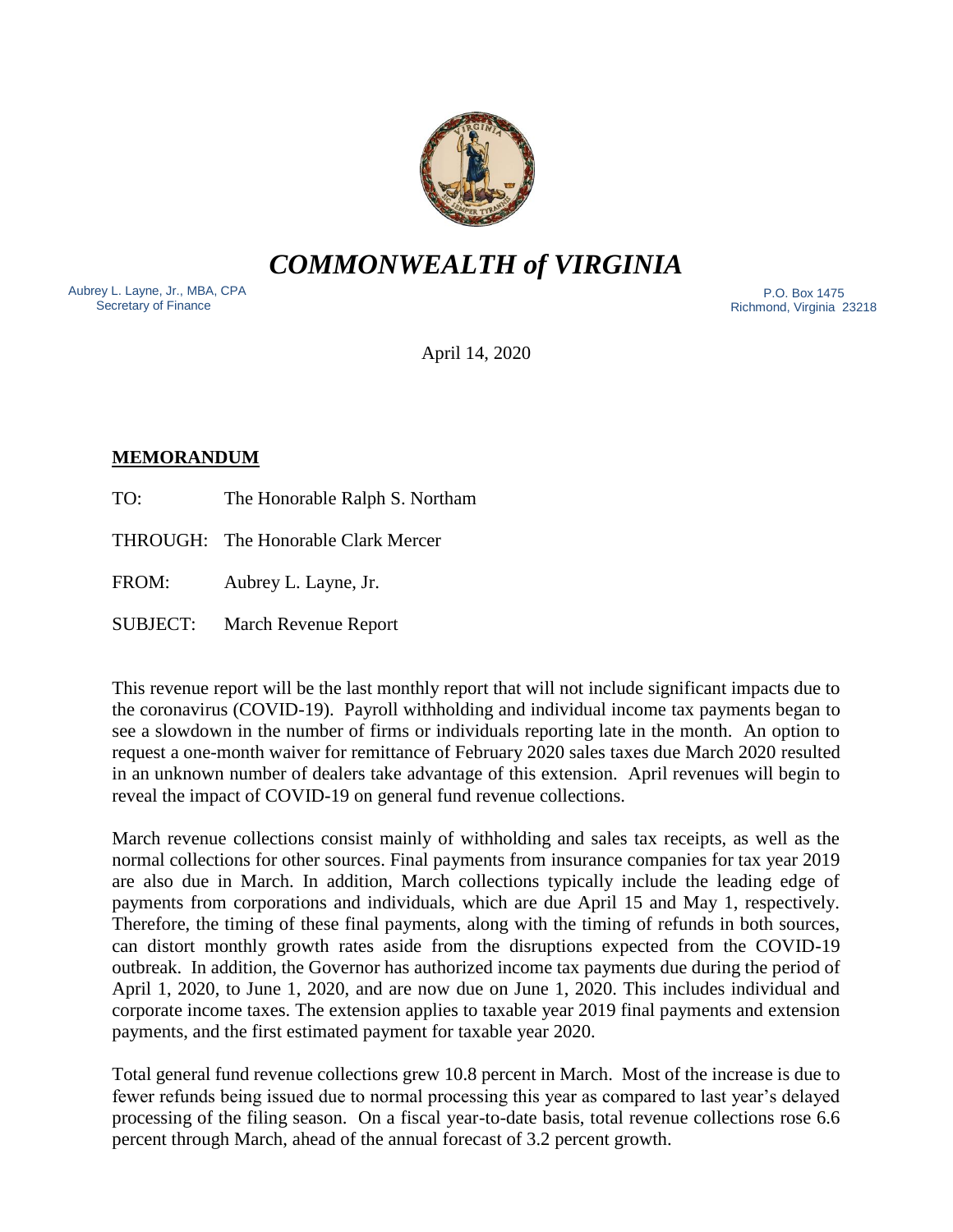April 14, 2020 Page 2 of 5

## **National Economic Indicators**

Recent national indicators are mixed as many releases predate the COVID-19 outbreak.

- According to the third report, the latest official release, real GDP rose at an annualized rate of 2.1 percent in the fourth quarter of 2019, following 2.1 percent in the third quarter. Since the outbreak of the coronavirus, IHS Markit estimates real GDP declined by 3.5 percent in the first quarter of 2020, and is expected to drop 26.5 percent in the second quarter in their April monthly forecast update released last week.
- Payroll employment plummeted by 701,000 jobs in March, with the leisure and hospitality sector falling by 459,000 jobs. In a separate report, the unemployment rate rose from 3.5 percent to 4.4 percent.
- Initial claims for unemployment rose from 3.3 million to 6.9 million during the week ending March 28, while the four-week moving average rose to 2.7 million. During the week ending April 4, claims fell by 261,000 to 6.6 million and the four-week moving average rose to 4.3 million.
- Prior to the full onset of the COVID-19, the Conference Board's index of leading indicators rose 0.1 percent in February following a 0.7 percent increase in January.
- The Conference Board's index of consumer confidence fell from 132.6 to 120.0 in March. Both components contributed to the decline.
- The Institute of Supply Management index fell from 50.1 to 49.1 in March, largely due to supply chain disruptions.
- The CPI rose 0.1 percent in February following a 0.1 percent increase in January and stands 2.3 percent above February 2019. Core inflation (excluding food and energy prices) rose 0.2 percent and stands 2.4 percent above a year ago.
- Convening ahead of their regularly scheduled meeting, the Federal Reserve lowered the federal funds target rate by 100 basis points to the range of 0.0 to 0.25 percent in March and began another round of quantitative easing.

# **Virginia Economy**

In Virginia, payroll employment rose by 1.6 percent in February compared with last year. Northern Virginia posted growth of 2.0 percent; Hampton Roads rose 0.5 percent; and Richmond-Petersburg rose 1.9 percent. The seasonally adjusted unemployment rate fell from 2.7 to 2.6 percent in February.

The February Virginia Leading Index was not published as the pandemic has affected data availability. The index increased 1.4 percent in January after declining 0.5 percent in December.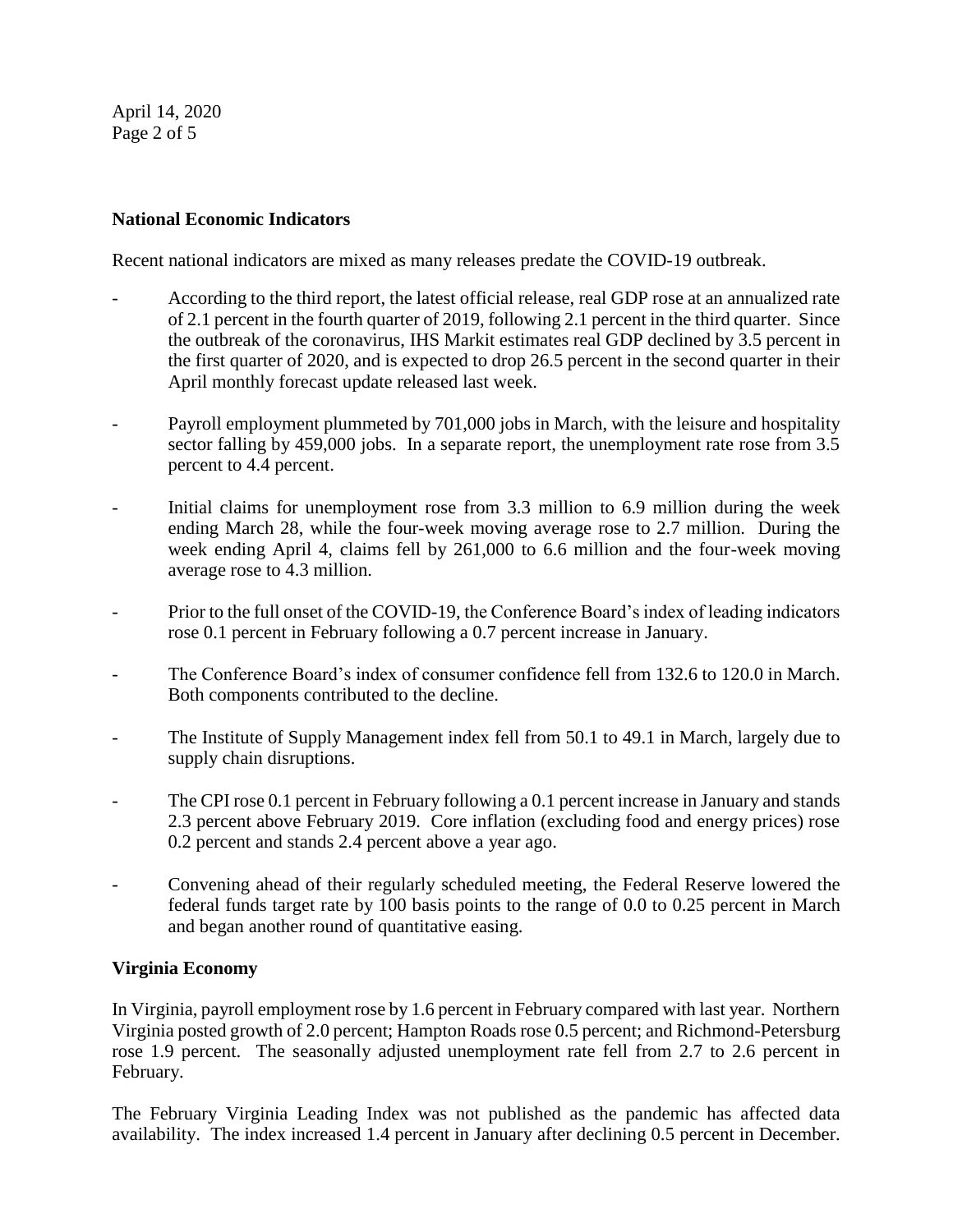April 14, 2020 Page 3 of 5

All components: auto registrations, the U.S. Leading index, initial claims, and future employment improved in January. The indexes for all metro areas increased for the month.

### **March Revenue Collections**

Total general fund revenue collections grew 10.8 percent in March. Most of the increase is due to fewer refunds being issued due to normal processing this year as compared to last year's delayed processing of the filing season. On a fiscal year-to-date basis, total revenue collections rose 6.6 percent through March, ahead of the annual forecast of 3.2 percent growth.

*Net Individual Income Tax (70% of general fund revenues)*: Through March, collections of net individual income tax rose 5.3 percent from the same period last year, ahead of the annual estimate of 1.4 percent growth. Performance in each component of individual income tax is as follows:

*Individual Income Tax Withholding (62% of general fund revenues)*: Collections of payroll withholding taxes fell 0.4 percent in March as effects of COVID-19 began to shut down businesses. Year-to-date, collections have grown 4.8 percent, close to the annual estimate of 4.7 percent growth.

*Individual Income Tax Nonwithholding (17% of general fund revenues)*: March is not a significant month for collections in this source. Collections in nonwithholding were \$224.1 million compared with \$225.9 million in March of last year, decline of 0.8 percent. Yearto-date, collections grew by 14.3 percent, ahead of the annual estimate of a 3.9 percent decline.

*Individual Income Tax Refunds*: The main income tax filing season began in February and the processing started on time this year, while last year refund processing was delayed due to tax conformity. During the first two months of the main filing season, TAX issued about 1.6 million refunds as compared to last year's 1.4 million. Through March, TAX has issued \$1,189.3 million in refunds compared with \$1,044.5 million through the same period last year.

*Sales Tax (17% of general fund revenues)*: Collections of sales and use taxes, reflecting February sales, rose 7.9 percent in March. All of the growth is due to new Wayfair related use tax dealers. On a year-to-date basis, collections of sales and use taxes have risen 8.4 percent, ahead of the annual estimate of 7.4 percent growth.

*Corporate Income Tax (5% of general fund revenues)*: March is not a significant month for collections in this source. Most of the activity in March is from companies making final tax year 2019 payments ahead of the April 15 due date. Collections of corporate income taxes were \$69.2 million in March, compared with receipts of \$51.2 million in March of last year.

On a year-to-date basis, collections have increased 18.3 percent compared with the forecast of 9.3 percent growth.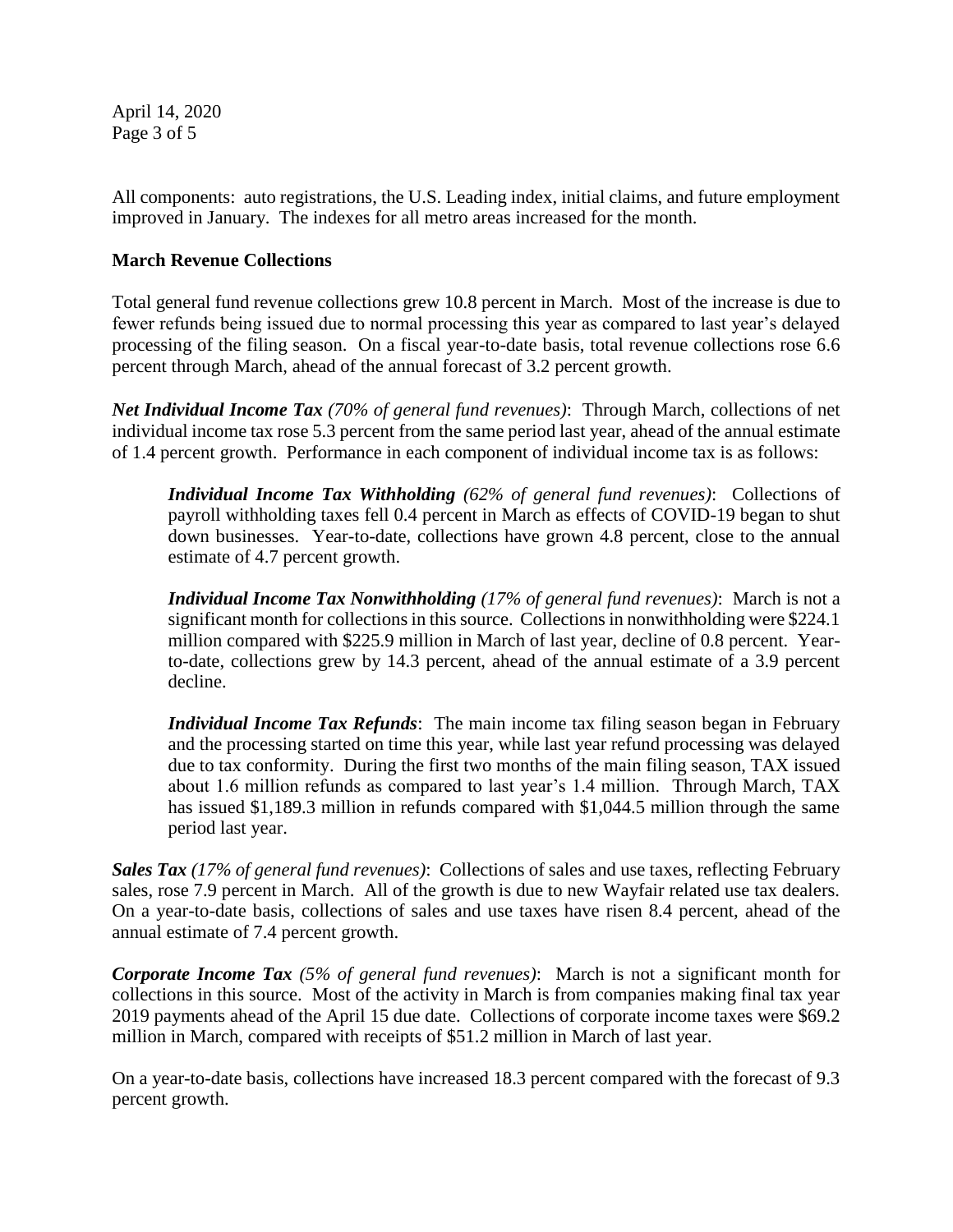April 14, 2020 Page 4 of 5

*Wills, Suits, Deeds, Contracts (2% of general fund revenues)*: Collections of wills, suits, deeds, and contracts – mainly recordation tax collections – were \$40.3 million in March, compared with \$29.7 million in March of last year. On a year-to-date basis, collections are up 30.4 percent, ahead of the annual forecast of 21.3 percent growth.

*Insurance Premiums (2% of general fund revenues)*: Final payments in this source were due March 1. Collections in this source were \$24.5 million compared with \$35.1 million last year. Year-to-date collections were \$82.0 million through March, compared with \$111.3 million in the same period last year. Estimated payments for insurance companies are due in April and June.

#### **Other Revenue Sources**

The following list provides data on March collections for other revenue sources:

|                                       | <b>Year-to-Date</b> | Annual<br><b>Estimate</b> |
|---------------------------------------|---------------------|---------------------------|
| Interest Income $(0.4\%$ GF revenues) | 23.8%               | 48.4%                     |
| ABC Taxes $(1\%$ GF revenues)         | 9.8%                | 4.5%                      |

*All Other Revenue (2% of general fund revenues)*: Receipts in All Other Revenue fell 10.4 percent in March, \$29.9 million compared with \$33.3 million a year ago. On a year-to-date basis, collections of All Other Revenue fell 0.2 percent from the same period last year, ahead of the annual estimate of a 6.1 percent decline.

#### **Summary**

March revenue collections consist mainly of withholding and sales tax receipts, as well as the normal collections for other sources. Final payments from insurance companies for tax year 2019 are also due in March. In addition, March collections typically include the leading edge of payments from corporations and individuals, which are due April 15 and May 1, respectively. Therefore, the timing of these final payments, along with the timing of refunds in both sources, can distort monthly growth rates aside from the disruptions expected from the COVID-19 outbreak. In addition, the Governor has authorized any income tax payments due during the time period of April 1, 2020, to June 1, 2020, will now be due on June 1, 2020. This includes individual and corporate income taxes. The extension applies to taxable year 2019 final payments and extension payments, and the first estimated payment for taxable year 2020.

Total general fund revenue collections grew 10.8 percent in March. Most of the increase is due to fewer refunds being issued due to normal processing this year as compared to last year's delayed opening of the filing season. On a fiscal year-to-date basis, total revenue collections rose 6.6 percent through March, ahead of the annual forecast of 3.2 percent growth.

This revenue report will be the last monthly report that will not contain any significant impacts due to COVID-19. Payroll withholding and individual income tax payments began to see a